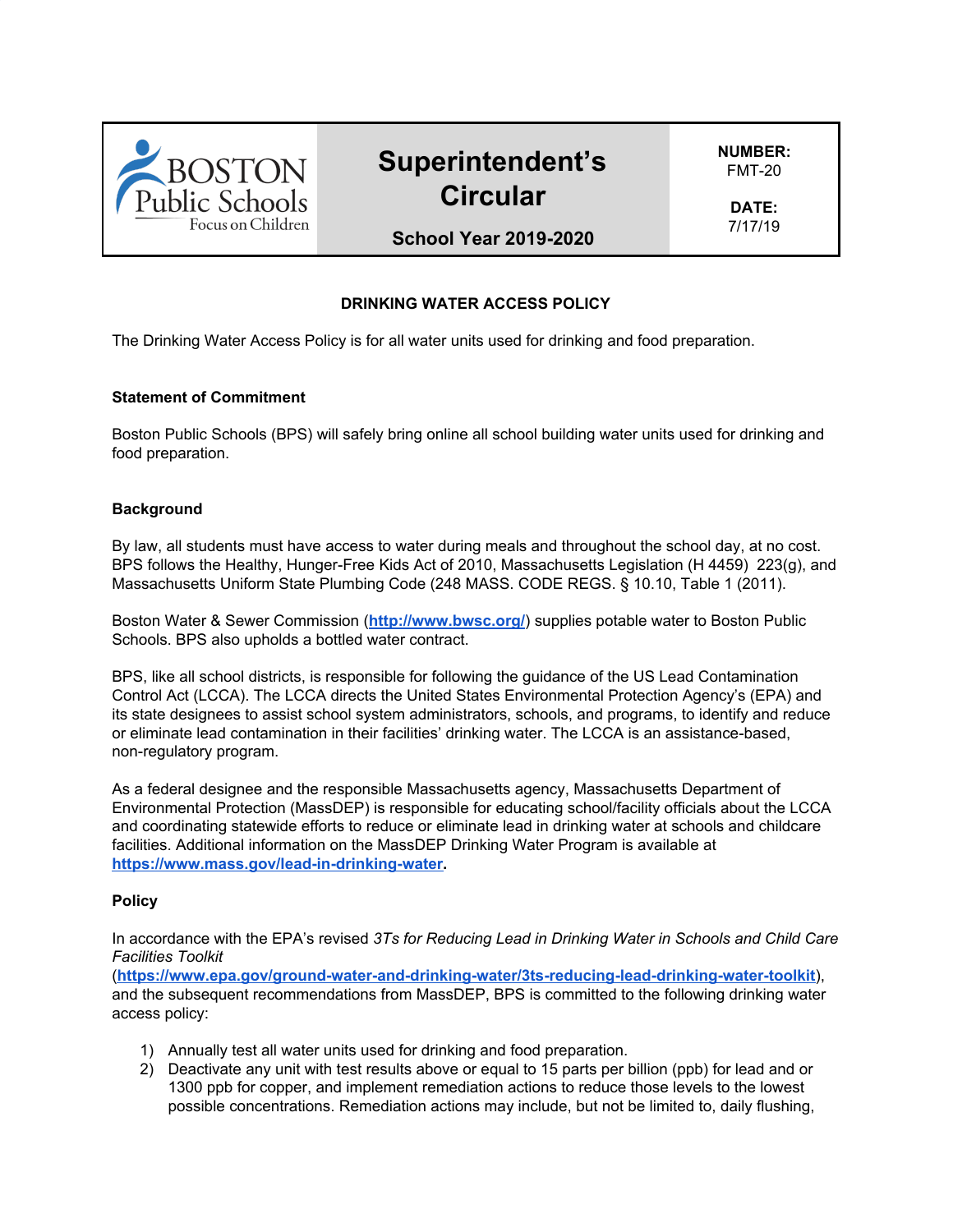installation of filtration systems, and/or replacement of drinking water fixtures, plumbing fixtures, and piping.

- 3) Continue to use units with results between 1 ppb and 15 ppb for lead, while implementing short and long-term remediation actions to reduce those levels to the lowest possible concentrations.
- 4) Communicate all test results and subsequent actions.
- 5) Provide bottled water and cups for any deactivated, offline schools and any online schools that lack access to fountains in food service and medical areas.
- 6) Provide drinking water access training for relevant BPS staff in accordance with this policy.

#### *Definitions*

EPA's 3 T's for Reducing Lead in Drinking Water- Training, Testing, and Taking Action, **<https://www.epa.gov/ground-water-and-drinking-water/3ts-reducing-lead-drinking-water-toolkit>**.

Deactivation Level, Copper - 1,300 ppb

Deactivation Level, Lead - 15 ppb

Water Unit - Any water fountain or food service equipment/fixture (e.g. food preparation sink faucets, kettles, tilt skillets, etc.)

Online School - A school building supplied by online water units as its primary source of drinking water. (see definition: Online Water Unit)

Online Water Unit - An active water unit, with verified lead and copper concentrations below deactivation levels, for drinking and/or food preparation. Concentrations are verified by the required testing.

Offline School - A school building provided with a commercial bottled water supply as its **only** source of drinking water.

Offline Water Unit - A deactivated water unit supplied by the PWS for drinking and/or food preparation with verified lead and or copper concentrations above deactivation levels.

Activation - A change in a water unit's (e.g. water fountain or food service equipment and fixtures) status from offline to online due to remediation action(s) and subsequent testing demonstrating the lowest possible concentrations for lead and copper.

Deactivation- A change in a water unit's (e.g. water fountain or food service equipment and fixtures) status from online to offline. Any online water unit with elevated lead or copper levels above deactivation levels will be deactivated and remain deactivated until remediation action(s) have been completed and the remediated unit has been re-tested with subsequent test levels at the lowest possible concentrations for lead and copper.

Flushing - Turning on a plumbing cold water fixture(s) and letting the cold water run continuously for a specified time frame in accordance with MassDEP protocols.

Daily Flushing - For high use areas, such as fixtures used for food preparation (e.g. food preparation sink faucets, kettles, tilt skillets, etc.), BPS will adhere to MassDEP's flushing guidance for schools, available at **<https://www.mass.gov/files/documents/2019/05/17/flushfs.pdf>**. For any online water fountain, it is recommended that the drinker first let the water run for 5-10 seconds before drinking, and this is is only for precautionary measures as lead and copper concentrations were already verified to be below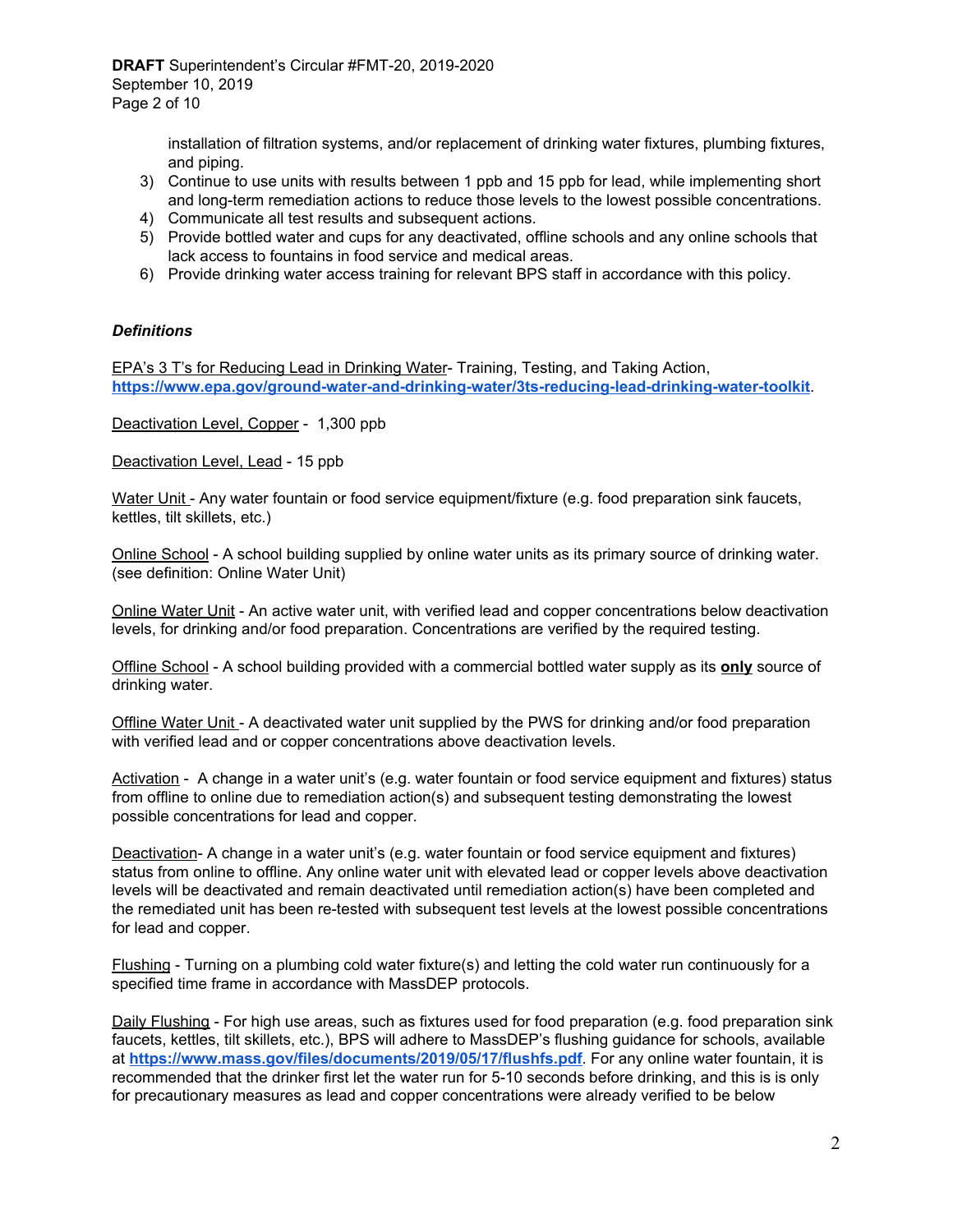**DRAFT** Superintendent's Circular #FMT-20, 2019-2020 September 10, 2019 Page 3 of 10

deactivation levels. For directly plumbed where flushing is not feasible (e.g. combination ovens, steamers, ice makers, etc.), filters have already or will be installed.

Activation Flushing - BPS will adhere to a minimum flushing time of 20 minutes for **activation** of offline water units, per the Activation Protocol.

Remediation Action(s) - Shall include, but are not limited to replacement, repair, maintenance, filtration, and/or flushing to reduce the concentration of lead and copper to the lowest possible concentrations.

#### *Requirements*

Per the *Annual Testing Protocol (pg.4)*, BPS Facilities Management Environmental Division will annually test all online water units used for drinking and food preparation for lead and copper concentrations. BPS annual testing will adhere to Mass DEP's guidance for Sample Collection Procedures for schools and early education childcare facilities, available at the following link:

**<https://www.mass.gov/guides/sampling-for-lead-and-copper-at-schools-and-childcare-facilities>**. This testing protocol does not include any sinks used for facility cleaning or hand-washing, including but not limited to those found in utility rooms, bathrooms, science labs, prep rooms, and classrooms. These sinks are not to be used for drinking or any other consumptive purpose such as food preparation, and signage shall be posted as such.

In cases where concentrations of lead and or copper in any water unit do not exceed the lead/copper deactivation levels, no deactivation is needed. Test results will be available at:

**<https://www.bostonpublicschools.org/water>**. Units with results between 1 ppb and 15 ppb for lead will continue to be used, while BPS Facilities Management implements short or long-term remediation actions to reduce those levels to the lowest possible concentrations.

In cases where concentrations of lead and or copper in water units used for drinking or food preparation exceed the lead/copper deactivation levels, BPS Facilities Management and BPS Communications will enact the *Deactivation Protocol (pg. 5)*, which requires BPS Facilities Management Plumbing Division to immediately deactivate **only the impacted online water unit(s),** and place signage that says "Water Shut Off. Do NOT turn on without Facilities Management or FNS (Food and Nutrition Services) Approval." For water units used for drinking, the units will also be tagged with a "DO NOT DRINK".

In cases where water sources are not tested for lead or copper (because these units are not designated for drinking or food preparation), signage has been conspicuously placed (as of September 1, 2016) near that source stating: "WATER FROM SINKS WILL BE USED FOR WASHING ONLY." Pictures will be used in locations as needed. BPS Principals/Headmasters will designate a responsible person to check and ensure this signage is posted in bathrooms and classrooms on a regular basis. BPS Facilities Management will provide the signage and can be contacted for additional or replacement signage.

BPS will follow the *Activation Protocol (pg. 6)* to safely bring online school building water units used for drinking, food preparation, or medical services.

BPS will follow the *Flushing Protocol (pg. 6)* as one remediation practice for reducing lead levels to the lowest possible concentrations.

BPS Facilities Management will follow the *Filter and Filtered Water Fountain Implementation and Maintenance Protocol (pg. 6)* to manage all filtered water fountains and filters.

BPS Facilities Management will follow the *Bottled Water Protocol (pg. 7)*, which includes providing bottled water, bottled water units, and cups for all offline schools, and for any medical or food service areas that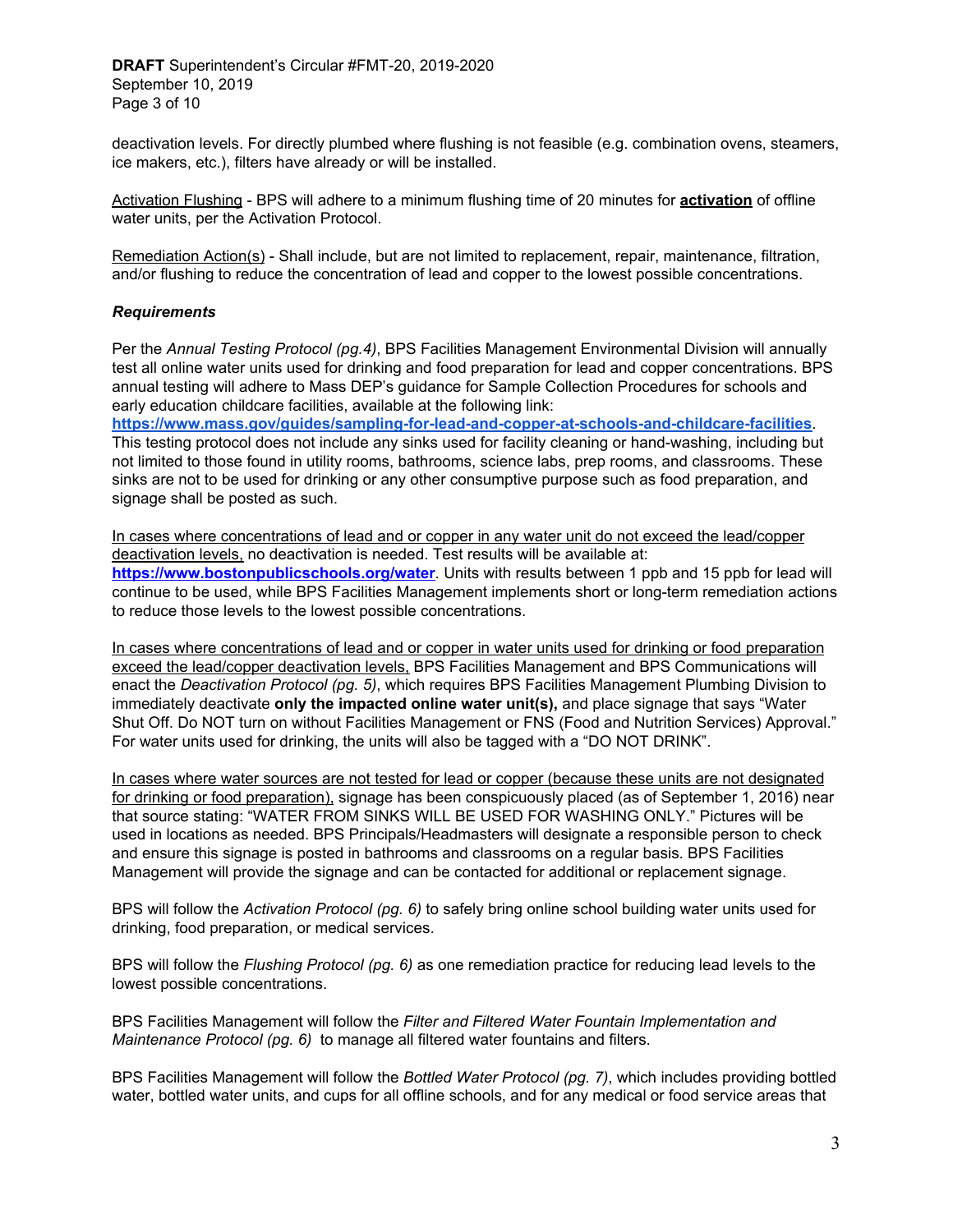lack access to tap water units in any online school. BPS Facilities Management will manage and track all bottled water accounts.

BPS Facilities Management will provide water testing results and any recent water-related information to BPS Communications for the BPS water webpage, **[http://www.bostonpublicschools.org/water](http://bostonpublicschools.org/water)** and annual notices to the BPS community.

Headmasters/principals will develop a school-based plan for ensuring bottled water and cups are available continuously, without disruption, on all water coolers throughout the entire school day, including during meal times. Schools are responsible for calling Facilities Management to order water and cups, if running low before the existing, regular water delivery schedule.

BPS Department of Health & Wellness will educate, promote, and communicate the importance and benefits of drinking water and collaborate with Facilities Management and Food and Nutrition Services to communicate all aspects of this policy to school leaders, staff, students, and school community.

In alignment with BuildBPS, BPS will integrate water infrastructure improvements into routine renovations and capital planning, and develop a water infrastructure plan for schools that are offline with a goal of bringing all BPS schools online.

## **Implementation Protocols: Testing, Maintenance, & Access**

## *Annual Testing Protocol*

BPS annual testing will adhere to Mass DEP's guidance for Sample Collection Procedures for schools and early education childcare facilities, available at the following link: **<https://www.mass.gov/guides/sampling-for-lead-and-copper-at-schools-and-childcare-facilities>**.

#### How to Collect a First Draw Sample

- 1. Collect the sample before any water has been used. Water units must be inactive for at least eight to eighteen (8-18) hours before testing.
- 2. Sampler must wear chemical resistant Nitrile gloves while sampling.
- 3. Complete the sample collection form during all sampling (Sample Custody Log MA DEP LCCA Program or equivalent).
- 4. Only use containers (250 milliliter/wide mouth) supplied by a certified laboratory.
- 5. Containers should not be opened until you are ready to collect the sample.
- 6. Sampling containers that have been compromised in any way (e.g., by being touched on the threads or the interior surfaces) must not be used.
- 7. Keep any food and drink away from the sample and its container.
- 8. If the fixture/faucet has an aerator at the end of the fixture, it should not be removed before taking samples. The sampler should not remove or clean any aerators prior to or during the collection of tap samples. Make sure no water has been withdrawn from the tap or water fountain, as well as from any adjacent taps, before the sample has been collected.
- 9. Place the container under the faucet or drinking water fountain that is being tested and collect 250 milliliters (mL) of water. When turning on the water for a faucet, open the cold water tap and run it as you would when filling a glass of water.
- 10. If a faucet is being tested make sure you turn on the cold water tap.
- 11. Turn on the water and fill the container without allowing any water to run down the drain or the outsides of the container.
- 12. Close the container according to the instructions from your certified lab. Tightly cap the sample bottle and place in the sample (shipping) kit provided.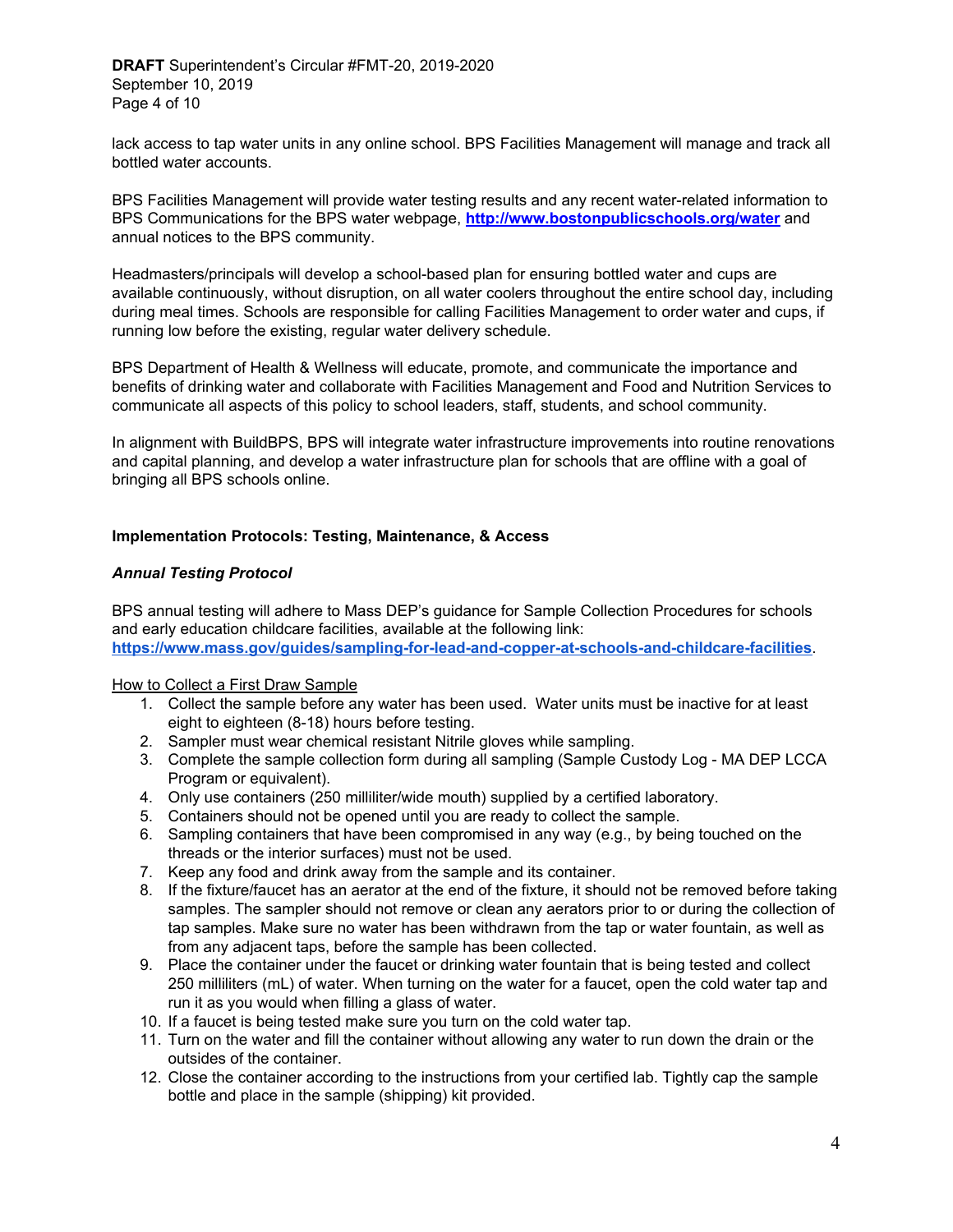- 13. Make sure the container is labeled with the same information from your sample collection form (Sample Custody Log - MA DEP LCCA Program or equivalent).
- 14. Prepare the container for shipping according to the certified lab's instructions. Ship containers according to the certified lab's instructions.
- 15. Samples must be delivered and relinquished to the lab within 14 days of collection for proper testing.

## *Deactivation Protocol*

In cases where concentrations of lead and or copper in any water unit do not exceed the lead/copper deactivation levels, no deactivation is needed. Test results will be available at:

**<https://www.bostonpublicschools.org/water>**. Units with results between 1 ppb and 15 ppb for lead will continue to be used, while BPS Facilities Management implements short or long-term remediation actions to reduce those levels to the lowest possible concentrations.

In cases where concentrations of lead and or copper in water units used for drinking or food preparation exceed the lead/copper deactivation levels:

- 1. Upon notification from the BPS Sustainability and Environmental Resources Manager, BPS Facilities Management Plumbing Division will immediately deactivate **only the impacted online water unit(s)**, unless otherwise specifically directed. These units will be made offline and tagged "Water Shut Off. Do NOT turn on without Facilities Management or FNS (Food and Nutrition Services) Approval." For water units used for drinking, the units will be tagged with a "DO NOT DRINK". The provided bottled water unit will be placed as near as possible to the deactivated unit.
- 2. BPS Facilities Management will provide bottled water, bottled water coolers, and cups. One bottled water cooler will be provided for each deactivated water unit (e.g. water fountain) or as necessary to meet 248 CMR 10.00: Uniform State Plumbing Code requirements (See: Table 1: Minimum Facilities For Building Occupancy, available at the following link: **[http://www.mass.gov/ocabr/licensee/dpl-boards/pl/regulations/rules-and-regs/248-cmr-100](http://www.mass.gov/ocabr/licensee/dpl-boards/pl/regulations/rules-and-regs/248-cmr-1000.html#10.02) [0.html#10.02](http://www.mass.gov/ocabr/licensee/dpl-boards/pl/regulations/rules-and-regs/248-cmr-1000.html#10.02)**). .
- 3. BPS Communications and Facilities Management will immediately implement the *Deactivation Communications Protocol (pg. 8)*.
- 4. BPS Facilities Management Environmental and Plumbing Divisions will inspect the impacted water unit to identify any source or cause of elevation and schedule any remediation action(s).
- 5. The impacted water unit will remain deactivated until remediation actions have been completed and BPS Facilities Management Environmental Division has received three (3) consecutive lead and copper sample results at the lowest possible concentrations.

In cases where water sources are not tested for lead or copper or levels of lead in water units (because these units are not designated for drinking or consumption) exceed the lead/copper action level, signage has been conspicuously placed (as of September 1, 2016) near that source stating: "WATER FROM SINKS WILL BE USED FOR WASHING ONLY."

The Boston Public Health Commission (BPHC) does not recommend that Boston Public Schools screen children for lead. In the event that a child is exposed to water containing elevated lead levels, the BPHC recommends that parents consult their child's medical provider to assess whether their child's individual risk warrants blood lead testing. Many healthcare providers, such as MassHealth, cover the cost of lead testing. Families with questions or concerns about costs may contact BPS Health Services at 617-635-6788.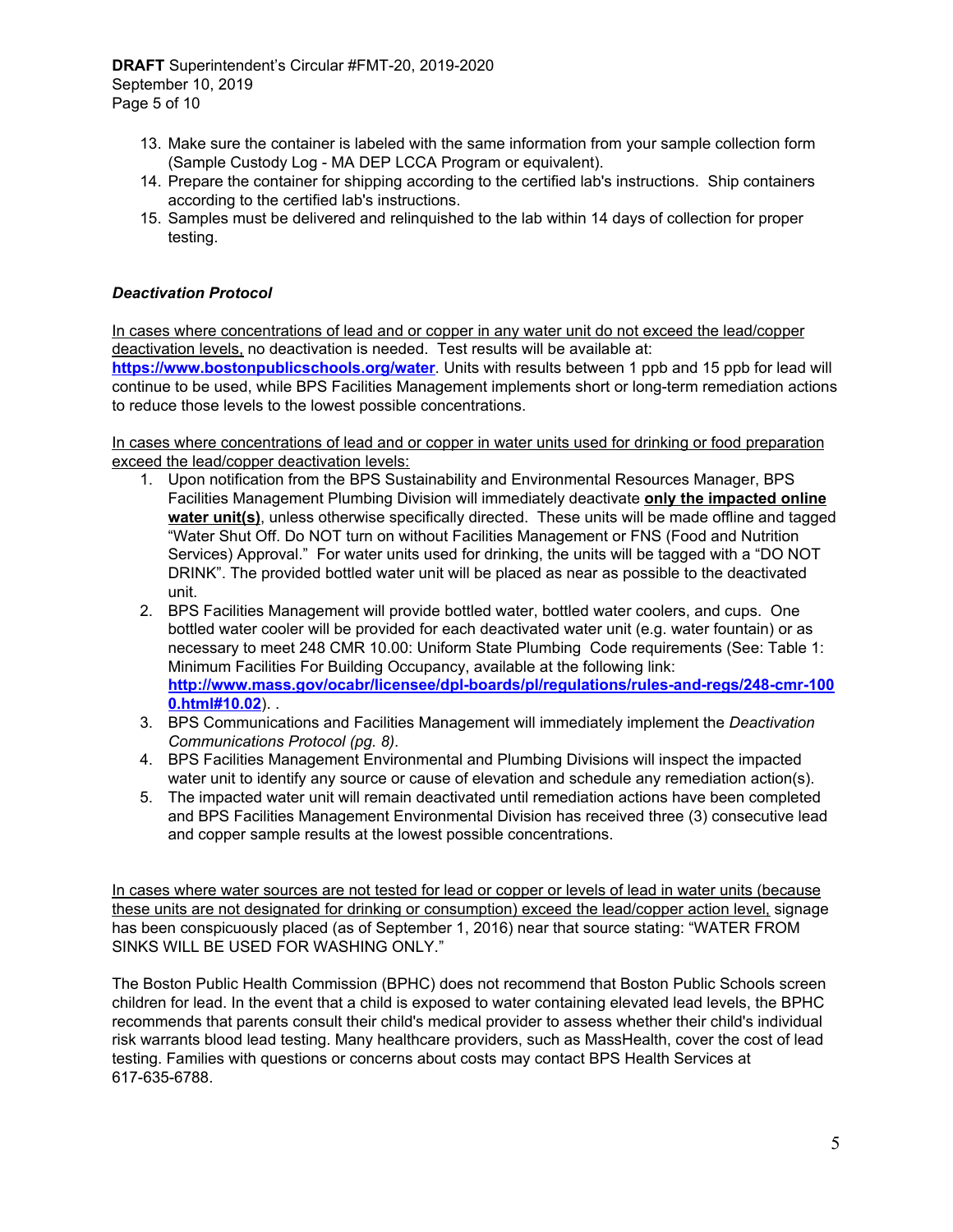## *Activation Protocol*

- 1. Upon completion of any water unit's remediation action (e.g. replacement, repair, etc.), Facilities Management Environmental Division will flush each water unit for approximately 20 minutes or more as needed to remove all visual signs of sediment, debris, and rust. BPS will adhere to a minimum flushing time of 20 minutes for **activation** of offline water units.
- 2. Eight to eighteen (8-18) hours post flushing, a sample from each water unit will be collected for confirmatory analysis of lead and copper.
- 3. Repeat step #2 two additional times to conclude three (3) rounds of testing. For the initial activation of a *filtered* water unit, a sample for coliform will be collected during one of the three rounds of testing (see New England States' Sample Collection & Preservation Guidance Manual For Drinking Water, p.36,

**[https://www.epa.gov/sites/production/files/2015-06/documents/NE-States-Sample-Collectio](https://www.epa.gov/sites/production/files/2015-06/documents/NE-States-Sample-Collection-Manual.pdf) [n-Manual.pdf](https://www.epa.gov/sites/production/files/2015-06/documents/NE-States-Sample-Collection-Manual.pdf)**).

- 4. Upon receiving three (3) consecutive sets of sample results at the lowest possible concentrations and negative fecal bacteria tests, BPS Communications and Facilities Management will immediately implement the *Activation Communications Protocol (pg. 8).*
- 5. Facilities Management and the school principal or headmaster will select a date for activating the water unit(s) to online.
- 6. Once a date has been selected, Facilities Management Plumbing Division will work on logistics for turning the water unit(s) online. Logistics will include an activation flush.

## *Flushing Protocol*

Food services equipment and fixtures (i.e. food preparation sink faucets, kettles, tilt skillets, ice makers, etc.) shall be flushed every morning for two (2) minutes prior to the preparation of any food by the Food Service Manager or designated Food Services Employee. Only cold water shall be used for the preparation of any food and or beverage. The Food Services Manager will be responsible for keeping a daily log of all flushing activities.

When drinking from an online fountain, it is recommended that the drinker first let the water run for 5-10 seconds before drinking. This will be communicated to the BPS community through the *Implementation Protocols: Education and Training* (pg. 9).

Following an extended school vacation (e.g. summer vacation, February vacation), custodians will flush all online fountains prior to the restart of school.

Before watering a school garden with tap water, all gardeners must first flush the water for 1-2 minutes.

## *Filter and Filtered Water Fountain Implementation and Maintenance Protocol*

In addition to the *Annual Testing Protocol (pg. 4)*, BPS will collect samples for coliform testing of filtered online water units.

In cases where coliform is present within filtered online water units:

1. Upon notification from the BPS Sustainability and Environmental Resources Manager, BPS Facilities Management Plumbing Division will immediately deactivate **only the impacted online water unit(s)**, unless otherwise specifically directed. These units will be made offline and tagged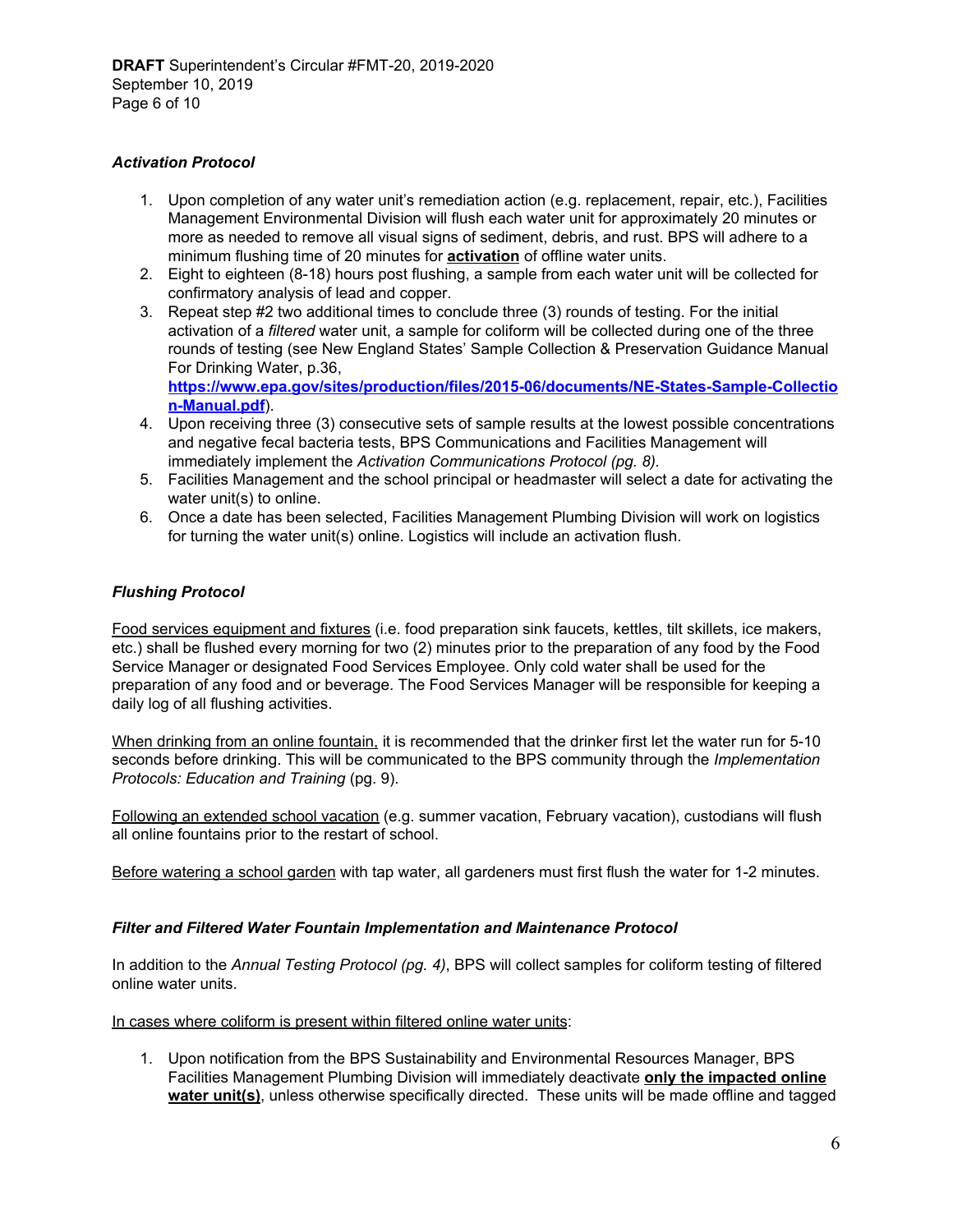"Water Shut Off. Do NOT turn on without Facilities Management or FNS (Food and Nutrition Services) Approval."

- 2. BPS Facilities Management will provide bottled water, bottled water units, and cups. One bottled water cooler will be provided for each deactivated water unit (e.g. water fountain) or as necessary to meet 248 CMR 10.00: Uniform State Plumbing Code requirements (See: Table 1: Minimum Facilities For Building Occupancy, available at the following link: **[http://www.mass.gov/ocabr/licensee/dpl-boards/pl/regulations/rules-and-regs/248-cmr-100](http://www.mass.gov/ocabr/licensee/dpl-boards/pl/regulations/rules-and-regs/248-cmr-1000.html#10.02) [0.html#10.02](http://www.mass.gov/ocabr/licensee/dpl-boards/pl/regulations/rules-and-regs/248-cmr-1000.html#10.02)**).
- 3. BPS Communications and BPS Facilities Management will immediately implement the *Deactivation Communications Protocol (pg. 8).*
- 4. BPS Facilities Management Environmental and Plumbing Divisions will inspect the impacted water unit and schedule remediation action(s) (e.g. replacement of the filter).
- 5. The impacted water unit will remain deactivated until remediation actions have been completed and BPS Facilities Management Environmental Division has received one (1) sample result absent of coliform per affected water unit.

BPS Facilities Management will initiate and uphold a vendor contract to replace and maintain water fountain filters once per year or more as needed.

School building custodians will inspect all water fountains daily (including the operation and status of all LED indicators) and will clean all water fountain outlets (faucet and bottle filling portions). If the filter's LED indicator light is observed to be red, custodians will notify BPS Facilities Management Environmental Division the same day, immediately following inspections of all water fountains. BPS Facilities Management or a BPS hired contractor will replace the filter(s) within 48 hours of notification. The red indicator light activates when the filter nears its replacement life. It does NOT mean the filter is malfunctioning or not filtering the water, nor does it signify lead or copper levels.

## *Bottled Water Protocol*

BPS Facilities Management will provide bottled water, bottled water coolers, and cups for all offline schools, and for any medical or food service areas that lack access to tap water units in any online schools.

BPS Facilities Management will cease bottled water accounts for schools that are activated online. Bottled water coolers will only remain in an online school in medical or food service areas if those areas lack access to tap water units.

BPS Facilities Management will manage and track all bottled water accounts.

Headmasters/principals will develop a school-based plan for ensuring bottled water and cups are available continuously, without disruption, on all water coolers throughout the entire school day, including during meal times. Schools are responsible for calling Facilities Management to order water and cups, if running low before the existing, regular water delivery schedule.

## **Implementation Protocols: Communications & Reporting**

BPS Communications is responsible for updating and maintaining the BPS water website at **<http://www.bostonpublicschools.org/water>** with content support from BPS Facilities Management and BPS Department of Health and Wellness. BPS Communications will update the BPS water website to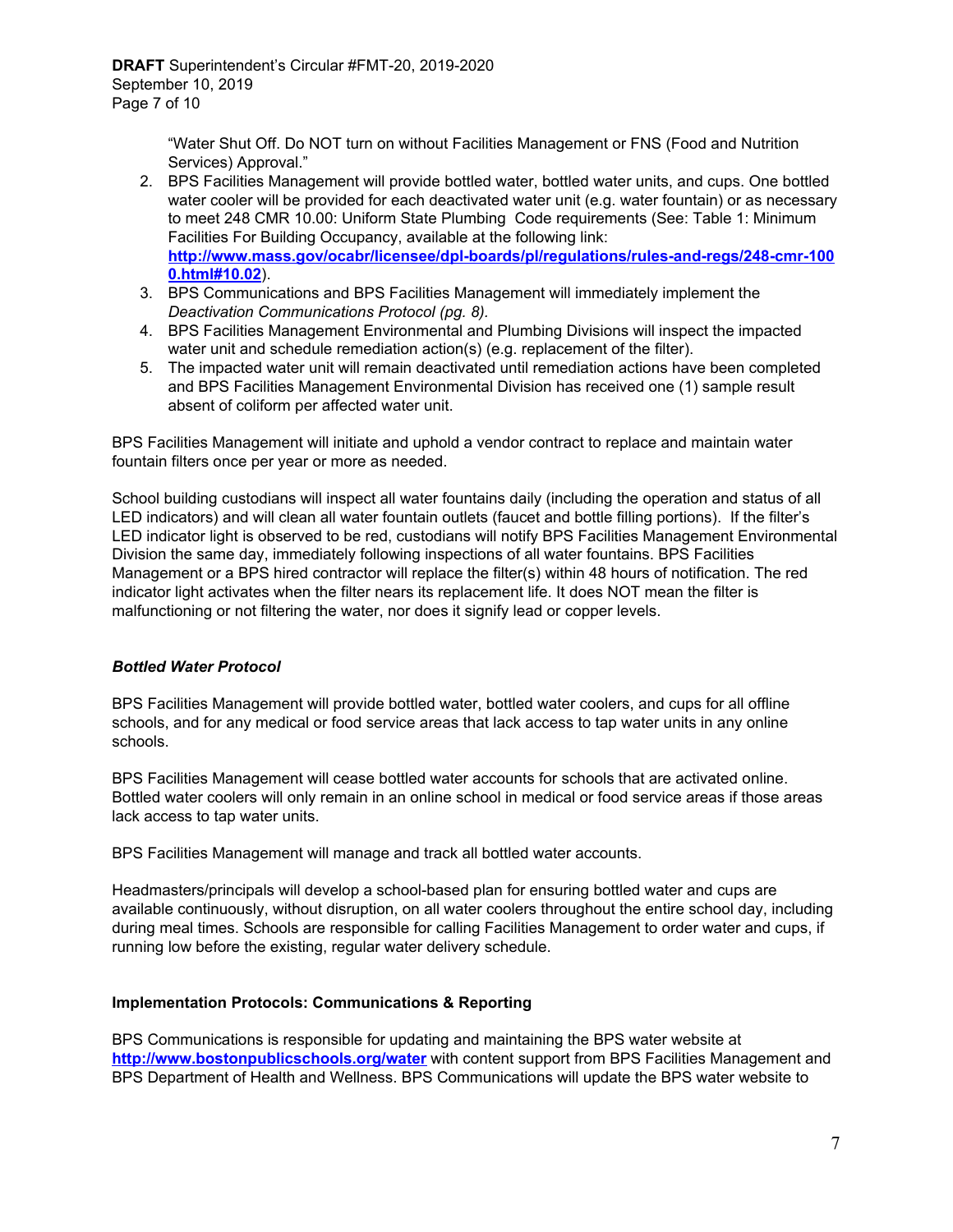**DRAFT** Superintendent's Circular #FMT-20, 2019-2020 September 10, 2019 Page 8 of 10

include a current list of online schools and the most recent annual test results, and a current list of offline schools. These lists must be updated every time a school is activated or deactivated.

## *Deactivation Communications Protocol*

In cases where coliform is present or concentrations of lead and or copper in water units used for drinking or food preparation exceed the lead/copper action levels, BPS Communications and Facilities Management will promptly implement the Deactivation Communications Protocol:

- 1. The school's Principal/Headmaster will be notified of the deactivation protocol and test results by email with the test results and a standardized letter for the school community..
- 2. The district will send a standardized letter to the entire school community notifying the community of the deactivation. The letter will include the water testing results and a link to the BPS water website, which provides resources related to lead in the water. A letter template will be provided by BPS Communications and BPS Facilities Management, and the testing results will be provided by BPS Facilities Management.
- 3. Any media statements will be managed by BPS Communications.

#### *Activation Communications Protocol*

Upon receiving three (3) consecutive sets of sample results below lead and copper action levels, and negative fecal bacteria tests, BPS Communications and Facilities Management will immediately implement the Activation Communications Protocol:

- 1. The school's Principal/Headmaster will be notified of the activation protocol and test results.
- 2. The district will send a standardized letter to the entire school community notifying the community of the activation. The letter will include the water testing results, a link to the BPS water website, and details regarding any water infrastructure improvements (e.g., new fountains, filters, pipes). A letter template will be provided by BPS Communications and BPS Facilities Management, and the test results will be provided by BPS Facilities Management.
- 3. BPS Facilities Management and the school Principal/Headmaster will select a date for activating the water unit(s) to online.
- 4. Once a date has been selected, BPS Facilities Management Plumbing Division will implement the logistics for turning the water unit(s) online.

## *Annual Reporting*

BPS Facilities Management will provide water testing results and any recent water-related information to BPS Communications for the BPS water webpage and annual notices to the BPS community.

BPS Department of Health and Wellness and BPS Facilities Management will provide annual updates to the "BPS Drinking Water Access Policy", if needed.

BPS Department of Health and Wellness and BPS Facilities Management will annually report on the implementation of the Water Policy to the District Wellness Council and subsequently the BPS School Committee. Following BPS School Committee review, this information will be shared with MassDEP.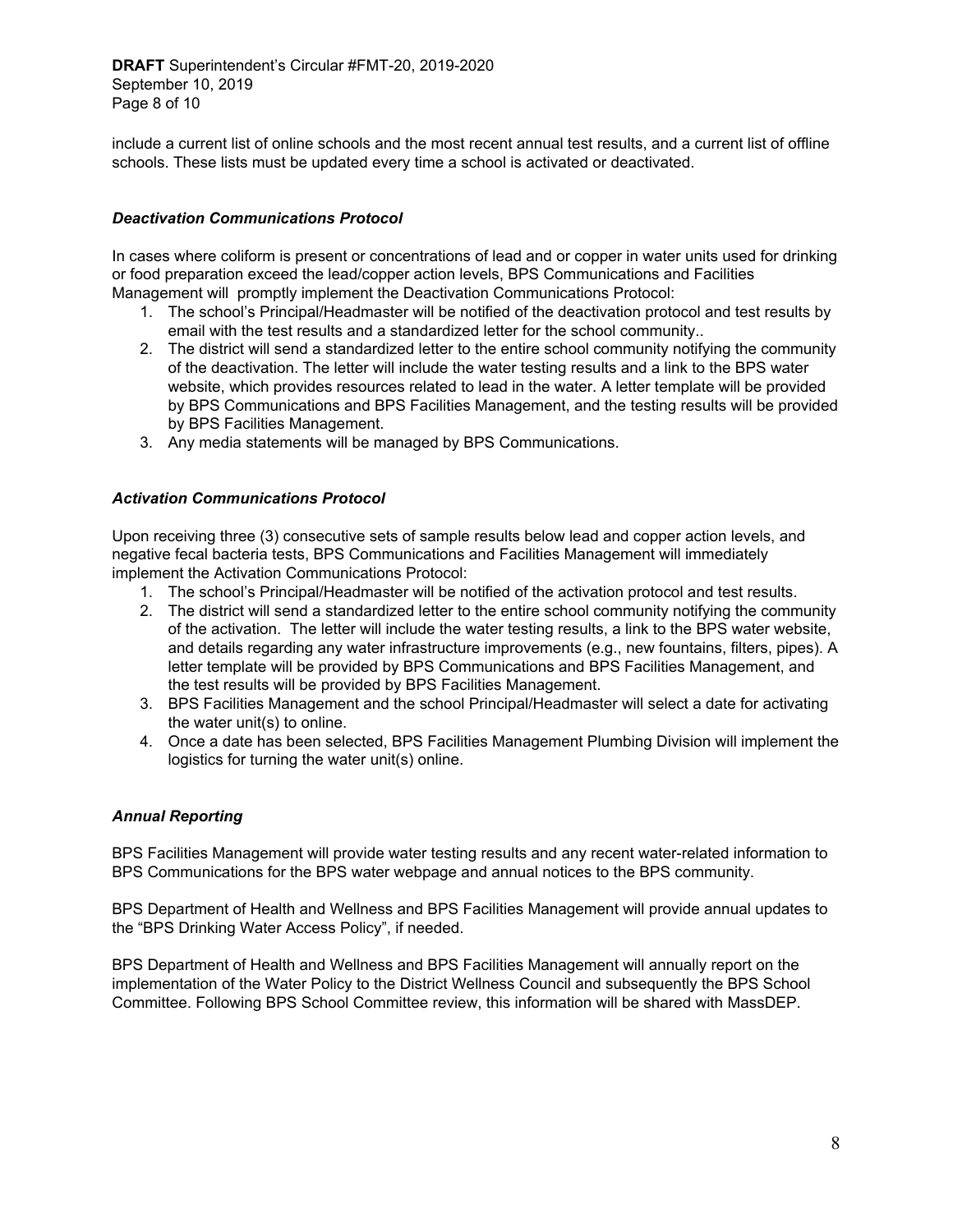## **Implementation Protocols: Education & Training**

The following BPS staff will receive annual training and professional development about this policy and its protocols:

- Principals/Headmasters will receive training at the Annual Leadership Institute as a part of Operations and/or wellness-related sessions.
- Food Service Managers and staff will receive training at the summer training provided by Food and Nutrition Services.
- Custodians will receive training at summer training provided by BPS Facilities Management.
- School-based staff will be trained by principals and headmasters at the beginning of the school year, as part of the school policies and procedures overview.
- Any new Facilities Management Environmental and Plumbing Division staff will receive training as part of their onboarding process.

BPS Department of Health and Wellness will educate, promote, and communicate the importance and benefits of drinking water, and collaborate with Facilities Management and Food and Nutrition Services to communicate all aspects of this policy to school leaders, staff, students, and school community.

BPS School Wellness Councils will include water-policy related goals as part of their annual Wellness Action Plans.

For more information about this circular, contact:

| Name:                   | Katherine H. Walsh                           |
|-------------------------|----------------------------------------------|
| Department:             | <b>Facilities Management</b>                 |
| <b>Mailing Address:</b> | 1216 Dorchester Avenue, Dorchester, MA 02125 |
| <b>Phone:</b>           | 617-635-9576                                 |
| Fax:                    | 617-635-9306                                 |
| E-mail:                 | kwalsh4@bostonpublicschools.org              |

| Name:                   | Jeff Lane                                    |
|-------------------------|----------------------------------------------|
| Department:             | <b>Facilities Management</b>                 |
| <b>Mailing Address:</b> | 1216 Dorchester Avenue, Dorchester, MA 02125 |
| Phone:                  | 617-635-8300                                 |
| Fax:                    | 617-635-9306                                 |
| E-mail:                 | jlane@bostonpublicschools.org                |